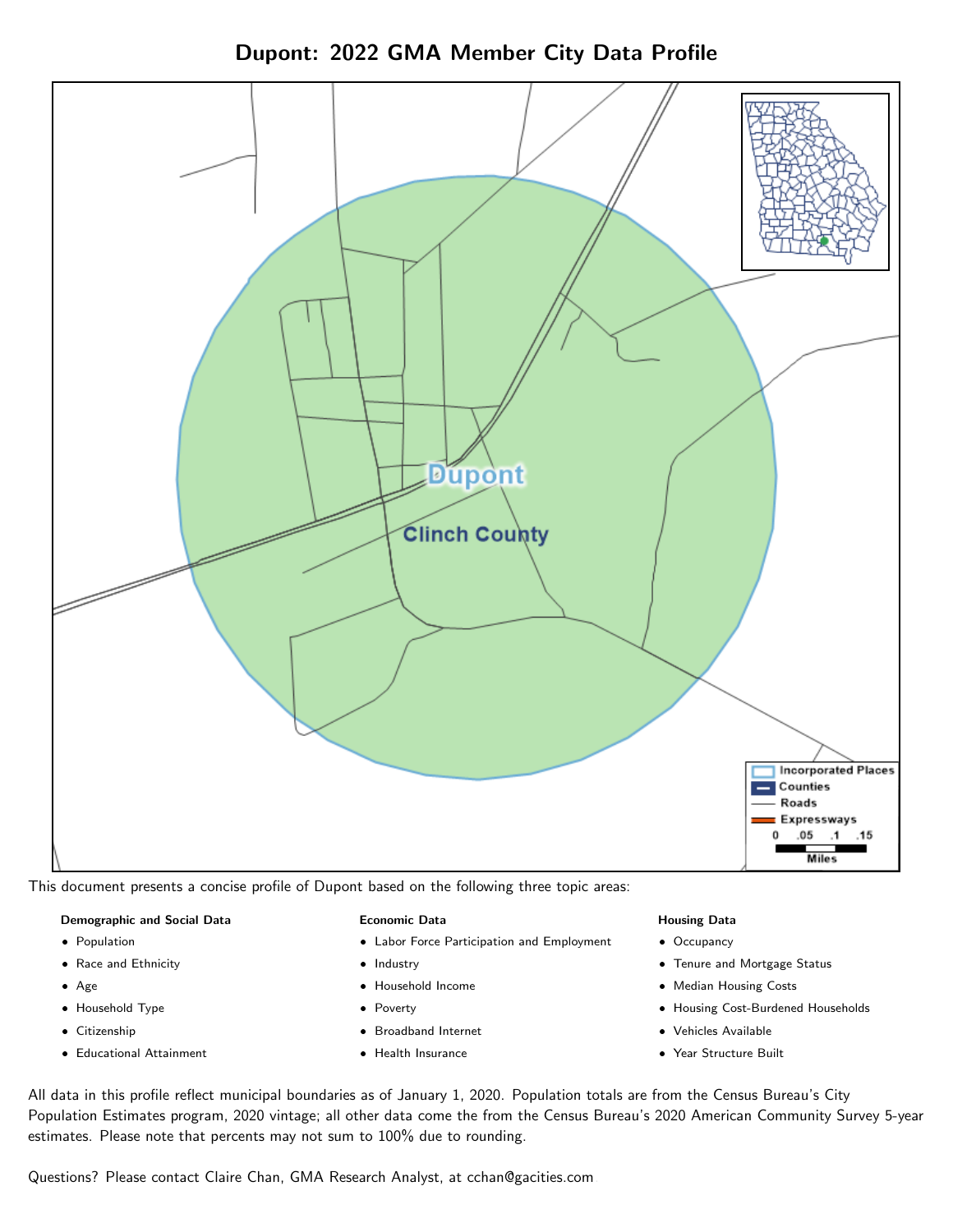# Dupont: Demographic and Social





16% 14% 12% 10% 8% 6% 4% 2% 0% 2% 4% 6% 8% 10% 12% 14% 16%

Source: American Community Survey, 2020 5-year estimates, table B01001 Source: American Community Survey, 2020 5-year estimates, table B11001

# **Citizenship**

| <b>Native Born</b><br>100% |  |
|----------------------------|--|

Race and Ethnicity



Source: U.S. Census Bureau, City Population Estimates, 2020 vintage Source: American Community Survey, 2020 5-year estimates, table B03002

## Household Type



### Educational Attainment



Source: American Community Survey, 2020 5-year estimates, table B05002 Source: American Community Survey, 2020 5-year estimates, table B15002

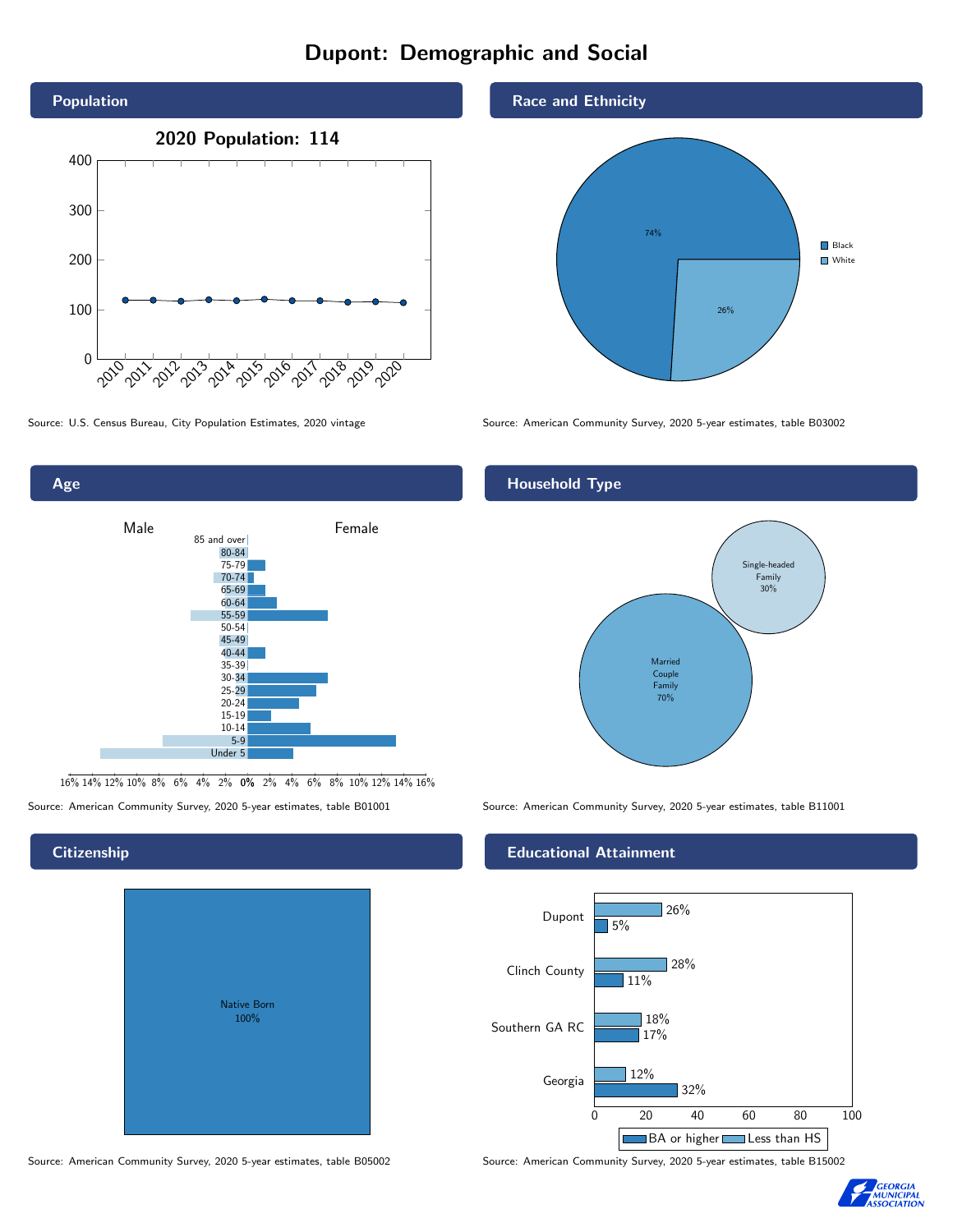# Dupont: Economic





Source: American Community Survey, 2020 5-year estimates, table B23001 Note: Unemployment rate is based upon the civilian labor force.



Source: American Community Survey, 2020 5-year estimates, tables B19013 and B19025 Source: American Community Survey, 2020 5-year estimates, table B17010

Broadband Internet No 56% Yes 44%

Source: American Community Survey, 2020 5-year estimates, table B28002 Source: American Community Survey, 2020 5-year estimates, table B18135

Industry

| Agriculture, forestry, fishing and hunting, and mining      | $0\%$ |
|-------------------------------------------------------------|-------|
| Construction                                                | 3%    |
| Manufacturing                                               | 62%   |
| <b>Wholesale Trade</b>                                      | $0\%$ |
| Retail Trade                                                | 14%   |
| Transportation and warehousing, and utilities               |       |
| Information                                                 | $0\%$ |
| Finance and insurance, real estate, rental, leasing         |       |
| Professional, scientific, mgt, administrative, waste mgt    |       |
| Educational services, and health care and social assistance |       |
| Arts, entertainment, recreation, accommodation, food        | $0\%$ |
| service                                                     |       |
| Other services, except public administration                |       |
| Public administration                                       | $0\%$ |

Source: American Community Survey, 2020 5-year estimates, table C24030

Poverty



#### Health Insurance